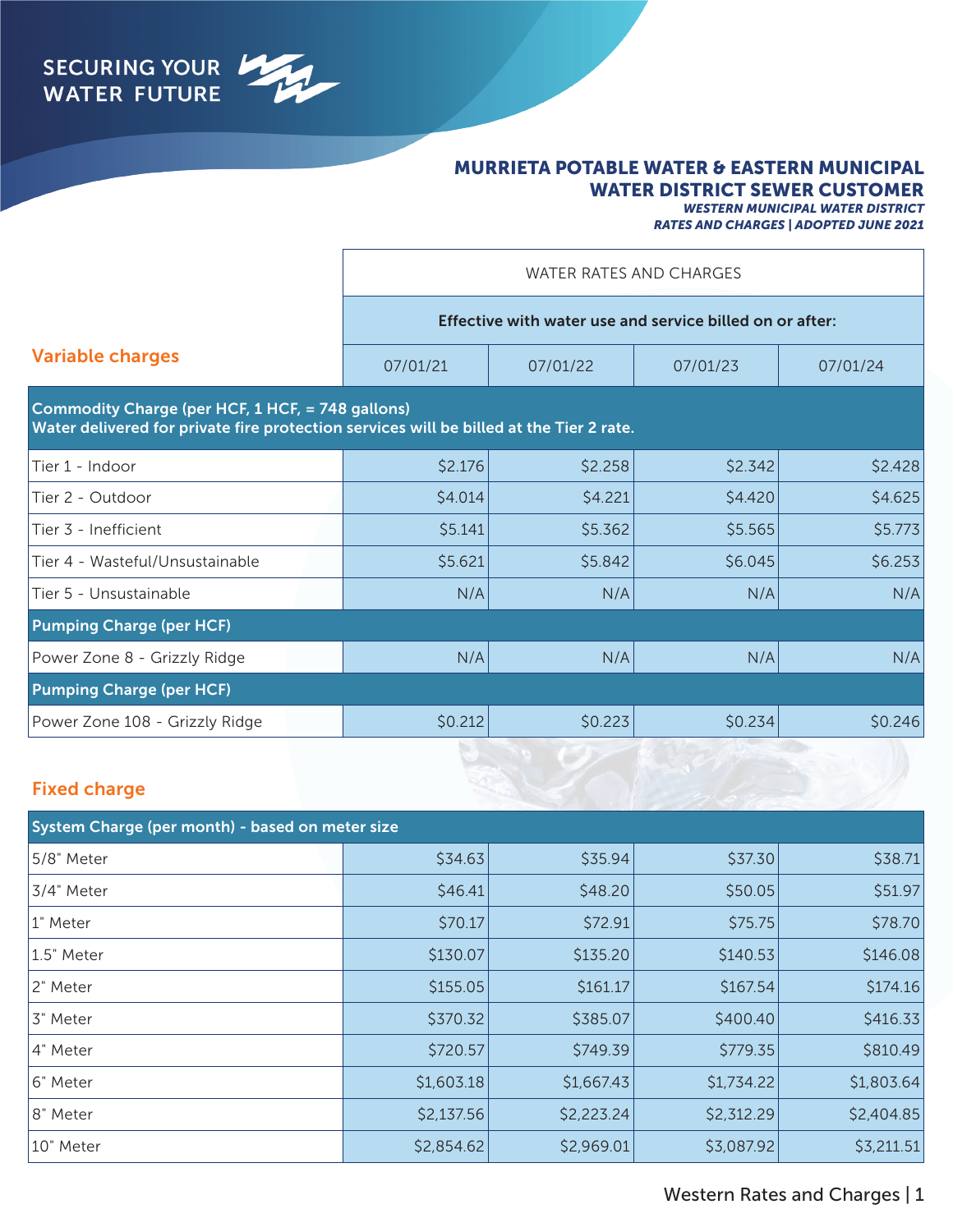# SEWER RATES AND CHARGES

#### Residential customers

The rates for residential customers are based on an equivalent dwelling unit (EDU). One EDU is the quantity of wastewater an average single-family residential customer contributes to the sewer system. Each residential home is assigned one EDU.

#### Commercial customers

Commercial customers are assigned EDUs based on their expected peak wastewater flows relative to an average single-family residential customer. Commercial, industrial and institutional EDU amounts can be found on the customer's billing statement.

|                                                                              | <b>SEWER RATES AND CHARGES</b>                   |          |          |          |  |
|------------------------------------------------------------------------------|--------------------------------------------------|----------|----------|----------|--|
|                                                                              | Effective with sewer service billed on or after: |          |          |          |  |
|                                                                              | 07/01/21                                         | 07/01/22 | 07/01/23 | 07/01/24 |  |
| Eastern Municipal Water District (EMWD) Sewer Rate (Rate per EDU, per month) |                                                  |          |          |          |  |
| <b>EMWD Sewer Rate</b>                                                       | \$45.08                                          | \$46.99  | \$48.95  | \$51.02  |  |

## COMMERCIAL CUSTOMERS ONLY – PRIVATE FIRE SERVICE RATES

Commercial buildings have at least one dedicated water pipeline for fire suppression use. This dedicated pipeline, called a "private fire service," is used to accommodate the rapid delivery of large volumes of water in the event of a fire. Western is proposing a change to the methodology for calculating the System Charge for private fire service to comply with industry standards established by the American Water Works Association. Current rates also include a square footage charge that will not be continued with the rates.

## Monthly System Charge

|                           | <b>WATER RATES AND CHARGES</b>                           |          |          |          |  |
|---------------------------|----------------------------------------------------------|----------|----------|----------|--|
| <b>Pipe Diameter Size</b> | Effective with water use and service billed on or after: |          |          |          |  |
|                           | 07/01/21                                                 | 07/01/22 | 07/01/23 | 07/01/24 |  |
| 3-inch                    | \$25.11                                                  | \$25.96  | \$26.85  | \$27.76  |  |
| 4-inch                    | \$40.47                                                  | \$41.85  | \$43.28  | \$44.77  |  |
| 6-inch                    | \$95.58                                                  | \$98.85  | \$102.26 | \$105.79 |  |
| $8$ -inch                 | \$190.63                                                 | \$197.18 | \$203.99 | \$211.04 |  |
| 10-inch                   | \$333.61                                                 | \$345.08 | \$357.00 | \$369.35 |  |
| $12 - inch$               | \$531.77                                                 | \$550.06 | \$569.06 | \$588.77 |  |